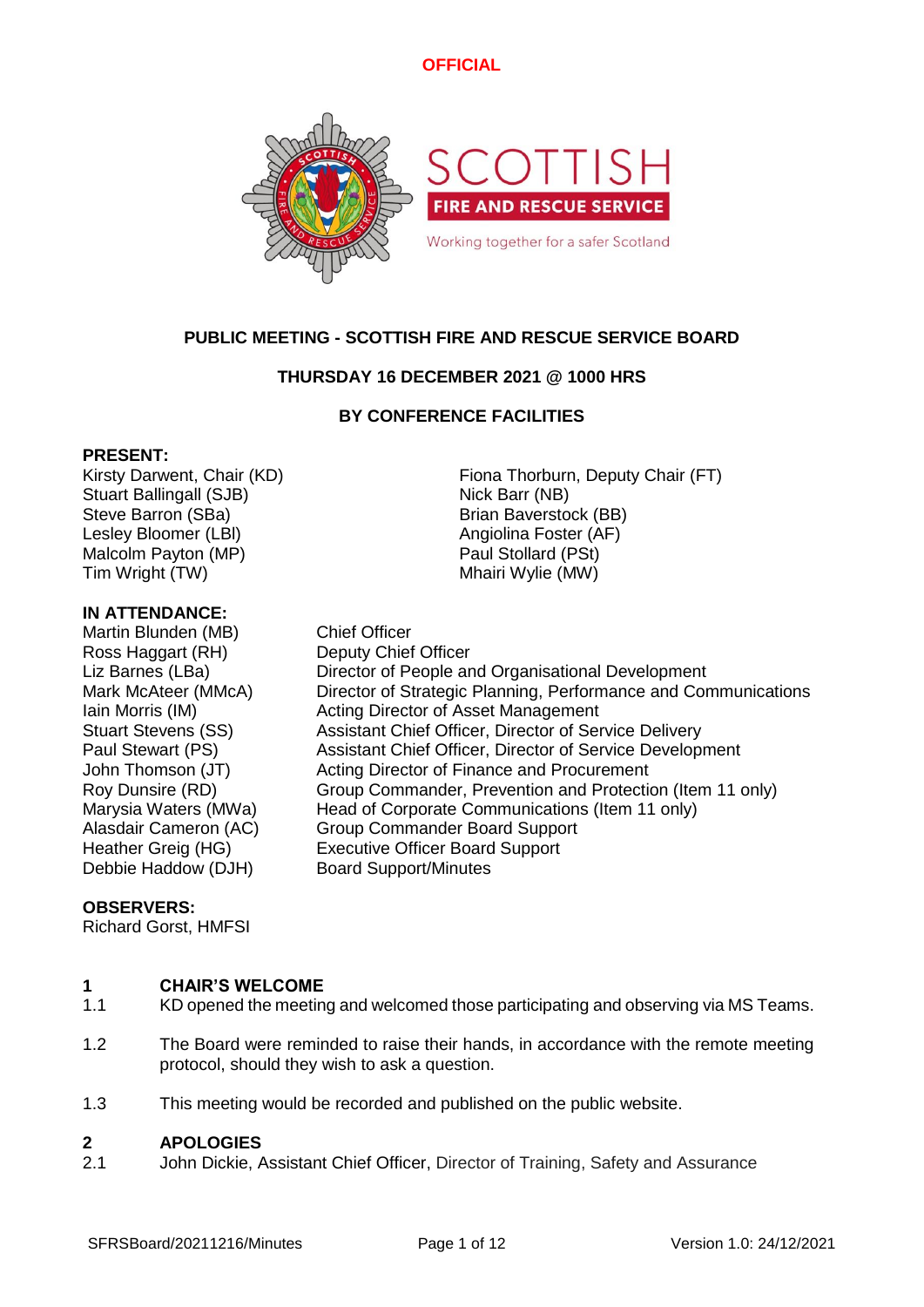#### **3 CONSIDERATION OF AND DECISION ON ANY ITEMS TO BE TAKEN IN PRIVATE**

3.1 The Board agreed that the Liability Claim Against SFRS would be taken in private due to confidential matters relating to an individual (Standing Order 9A).

#### **4 DECLARATION OF INTERESTS**

- 4.1 There were no declarations of conflict of interests made.
- 4.2 For transparency, LB advised the Board of her role as Board Member within the West Lothian Partnership and Wheatley Solutions Limited, which are subsidiaries of the Wheatley Group who had consulted on the Automatic Fire Alarms Consultation (Item 11). It was agreed that there was no conflict of interest which would prevent her full participation in any discussions.

### **5 MINUTES OF PREVIOUS MEETING: THURSDAY 28 OCTOBER 2021**

- 5.1 The minutes were agreed as an accurate record of the meeting.
- 5.2 **The minutes of the meetings held on 28 October 2021 were approved as a true record of the meeting.**

### **6 ACTION LOG**

6.1 There were no outstanding actions.

### **7 DECISION LOG**

7.1 The Board considered the Decision Log.

### 7.2 **Members noted the updated Decision Log.**

# **8 CHAIR'S REPORT**

- 8.1 The Chair presented her report noting events which had occurred since the Board meeting held on 28 October 2021. The following key points were highlighted:
	- Joint meeting with Tom Steele and Martyn Evans, Chairs of Scottish Ambulance Service and Police Scotland, respectively, as part of the Reform Collaboration Group to help drive forward collaboration opportunities. SFRS will resume the role of facilitating the meetings from Spring 2022.
	- Regular meetings with Robert Scott, HMFS Chief Inspector and the Chief Officer, which are valued by both parties as an opportunity to share future aspirations.
	- Attendance at upcoming Graduation Ceremony on 17 December 2021.

### 8.2 **The Board noted the report.**

# **9 CHIEF OFFICER'S REPORT**

- 9.1 The Chief Officer presented his report noting events which had occurred since the Board meeting held on 28 October 2021. In addition to the written report, the Chief Officer provided a verbal update on the following key areas:
	- Condolences had been extended to the family and friends of Watch Commander Colin Speight, who sadly passed away at the weekend.
	- Final Annual Report and Accounts for 2020/21 were signed on 15 December 2021. An unqualified audit opinion had been received from Deloitte.
	- Agreement had been reached to resolve the potential financial impact arising from unissued fire kit and resulted in a one-off in year adjustment being received. Thanks were extended to all those involved.
	- Congratulations were extended to the Carbon Management and Environmental Team who have, and are continuing to, secure external funding (circa £6.5million to date) to support the Service's aim to be carbon neutral. Through a joint venture with Scottish Futures Trust, the Service would commence an 18-month trial of a low emission electric fire appliance. This trial period was anticipated to commence in summer 2022. Further updates would be provided as and when available.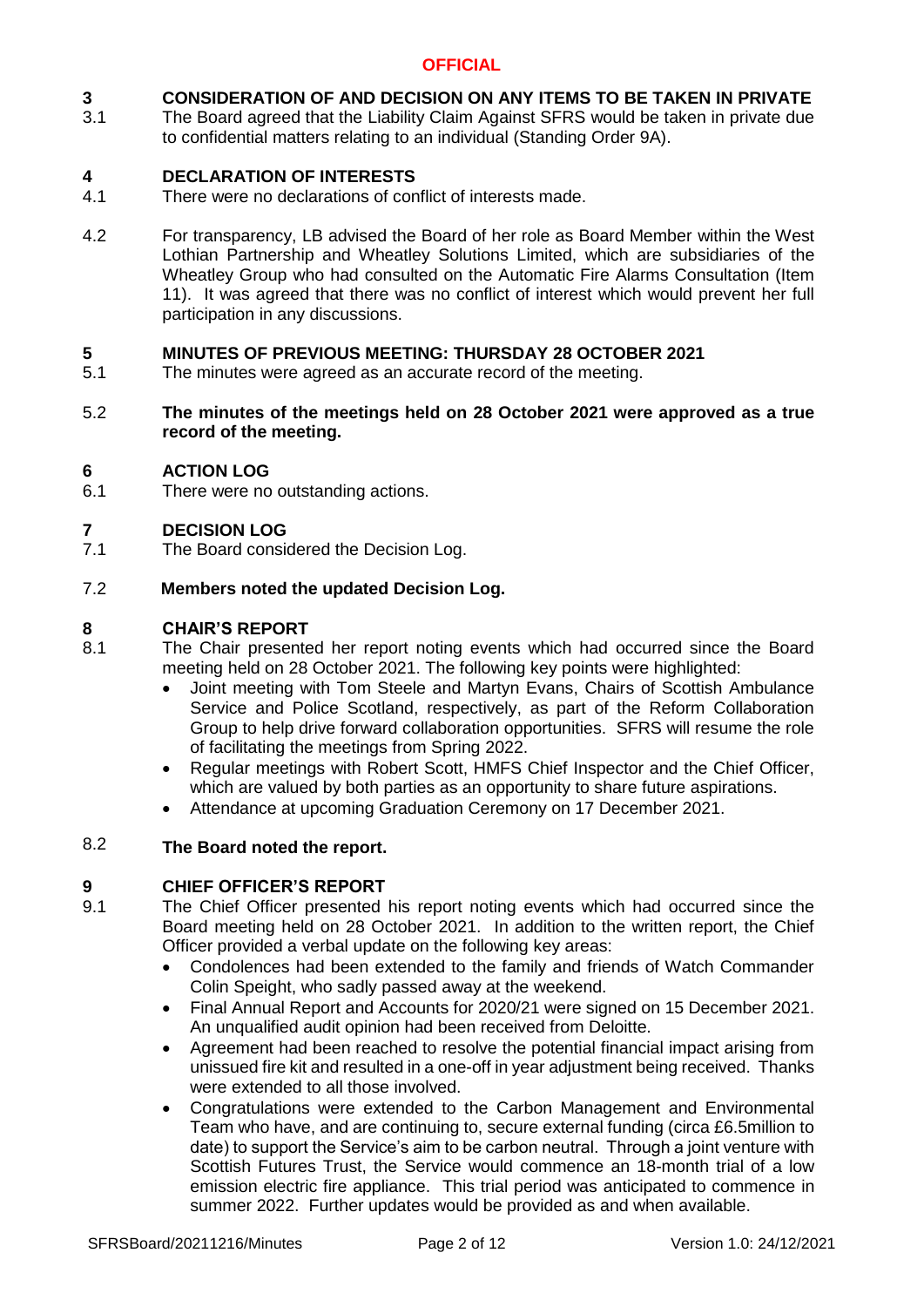- 9.2 SS advised the Board that the Service had re-established structures to respond to the Omicron variant and this supports the guidance from Scottish Government. The Tactical Action Group have reinstated some measures from the Level 4 guidance to minimise the impact of Covid. Current advice to staff is pragmatic, proportionate, scalable and builds on the previous work in response to Covid. The Deputy Chief Officer was regularly meeting with the Strategic Resilience Partnership as advice is provided through to Scottish Government. Close links would be maintained throughout the Christmas period adjusting our guidance/advice to staff in conjunction with the impact of this variant on our ability to function as an organisation as well as the guidance coming from Scottish Government. SS highlighted the high transmission rates, increased absences within the Service and the immediate steps taken to bolster resilience over the forthcoming holiday period.
- 9.3 The Board asked whether the absences were due primarily to confirmed cases or selfisolation. SS indicated that it was a combination of both alongside the normal seasonal absences. SS advised the Board that the Service could apply to Scottish Government to request an exemption (self-isolation) should absence levels become critical.
- 9.4 The Chief Officer provided a verbal update on the following key risks:
	- Health and wellbeing of staff which was a continual and increasing risk.
		- Pressure on Capital Budget in future years.
			- The flat cash capital budget of £32.5million presents significant challenges over the coming year, particularly in light of the increase in material costs.
			- Significant investment required to repair, rebuild or relocate 14 fire stations with Reinforced Aerated Autoclaved Concrete (RAAC) panels. Service Delivery Model Programme/Community Risk Index Model (SDMP/CRIM) analysis to be used to support any proposals. Discussions have already commenced with Scottish Government due to the potential capital requirements. Opportunities to maximise partnership working would be sought.
	- Revenue Budget 2022/23 increased by £9.5million (3.3%) based on the pre-Covid 2019/20 budget. Note of caution expressed that we were still in Covid and the Service was in Year 1 of a 3 year Covid recovery programme. Future significant financial impact was anticipated from the recovery programme, increased National Insurance contributions and inflation rates. Potential budget shortfall anticipated for the coming year. Budget Strategy 2022/23 was currently being developed and would be presented to the Board in February 2022.
- 9.5 The Board noted the importance of financial planning, pressures on public spending and efficiencies. MB commented on his concerns regarding the budgetary situation facing the Service in the coming year and the difficulties in managing an annual budget without the ability to carry reserves. MB advised the Board that Scottish Government would be producing a 3-year Revenue Budget Framework which would provide some indication on future budgets, however, this would not address the issues faced during the coming year. MB noted the potential long term implications regarding recruitment, retirement profile and Covid recovery resourcing.
- 9.6 In regard to RAAC panels, the Board sought assurance on the measures in place to monitor the condition of the 14 stations affected. MB assured the Board that the Estates team and station personnel regularly assessed the stations, they were safe and secure and the situation was being managed appropriately. As and when necessary, minor repairs were undertaken to ensure the stations remained watertight.
- 9.7 In regard to broadening the role, MB advised the Board that the scheduled meeting on 18 November 2021 was cancelled due to ill health and a new date had yet to be identified. MB reminded the Board that these discussions were pre-set with the proviso that no additional monies was available, however, following an agreement on the role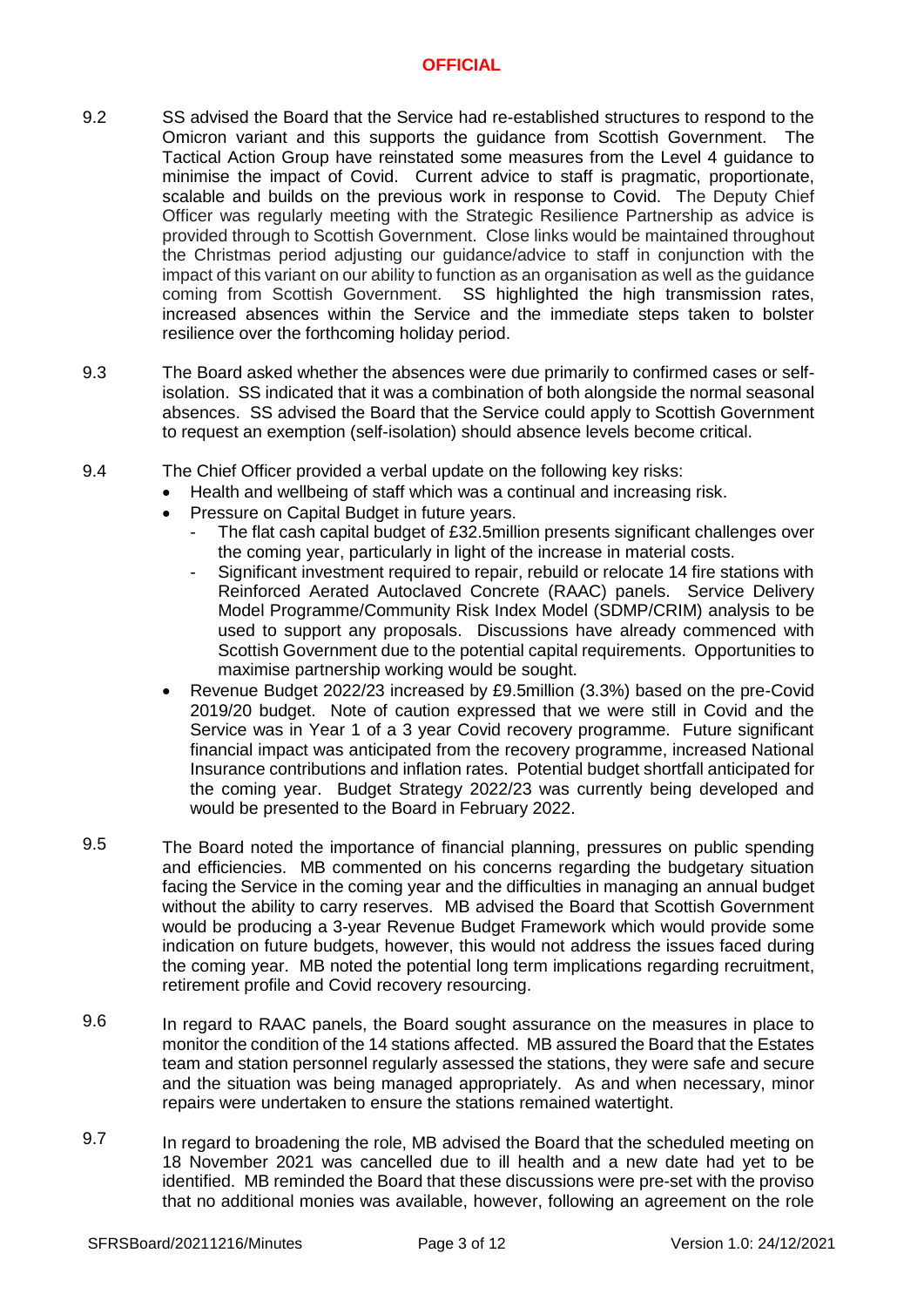both the Service and the Fire Brigades Union (FBU) would approach Scottish Government to seek support.

#### 9.8 **The Board noted the report and verbal update.**

# **10 COMMITTEE UPDATES**

#### 10.1 **Change Committee (CC)**

- 10.1.1 FT reported that the Committee held a public meeting on 4 November 2021 and referred the Board to the attached draft minutes. FT highlighted the following:
	- Robust discussion regarding major projects including West Asset Resource Centre (ARC), SDMP, etc.
	- Progress update on the People, Training, Finance and Assets System (PTFAS) programme including the People, Payroll and Finance and Rostering projects.
	- Progress update on the Portfolio Office including the successful recruitment of a Change Centre of Excellence Manager, who will formally take up their role in January 2022.
	- Discussion re risk appetite.
	- Progress update and assurances on Command and Control Futures project.
	- Spotlight on risk POD010 (Project Support) identified for next meeting. It was noted that although POD010 was POD specific resources, there was a general challenge with capacity across the Service particularly considering the developing situation with Omicron.

#### 10.1.2 **The Board noted the draft minutes and verbal update.**

#### 10.2 **Audit and Risk Assurance Committee (ARAC)**

- 10.2.1 BB reported that the Committee held a public meeting on 14 October 2021 and referred the Board to the attached draft minutes, noting that a full verbal update had been provided at the previous meeting.
- 10.2.2 BB acknowledged the work that had been undertaken to develop risk across the organisation and noted that there was now a need to understand how this was being operationalised, what the benefits were and the scrutiny being applied. BB invited Committees to provide feedback at future meetings on their reflections of the new tabular format with succinct narrative and whether this supported the ability to scrutinise risks effectively.

#### 10.2.3 **The Board noted the draft minutes and verbal update.**

#### 10.3 **People Committee (PC)**

- 10.3.1 MW reported that the Committee held a public meeting on 2 December 2021 and provided a verbal update, highlighting the following:
	- Discussion took place regards the contents of both the People and Organisational Development and Training, Safety and Assurance Performance and Risk Reports and the Committee would consider and consolidate their position prior to any changes being requested.
	- Update on Audit Inspection Action Plan for Training of Retained Duty System (RDS) Personnel.
	- Update on RDS Terms and Conditions.

### 10.3.2 **The Board noted the verbal update.**

#### 10.4 **Service Delivery Committee (SDC)**

- 10.4.1 NB reported that the Committee held a public meeting on 24 November 2021 and provided a verbal update, highlighting the following:
	- Service Delivery update report which included an update on the successful Conference of Parties (COP26) event and were provided with assurances on recent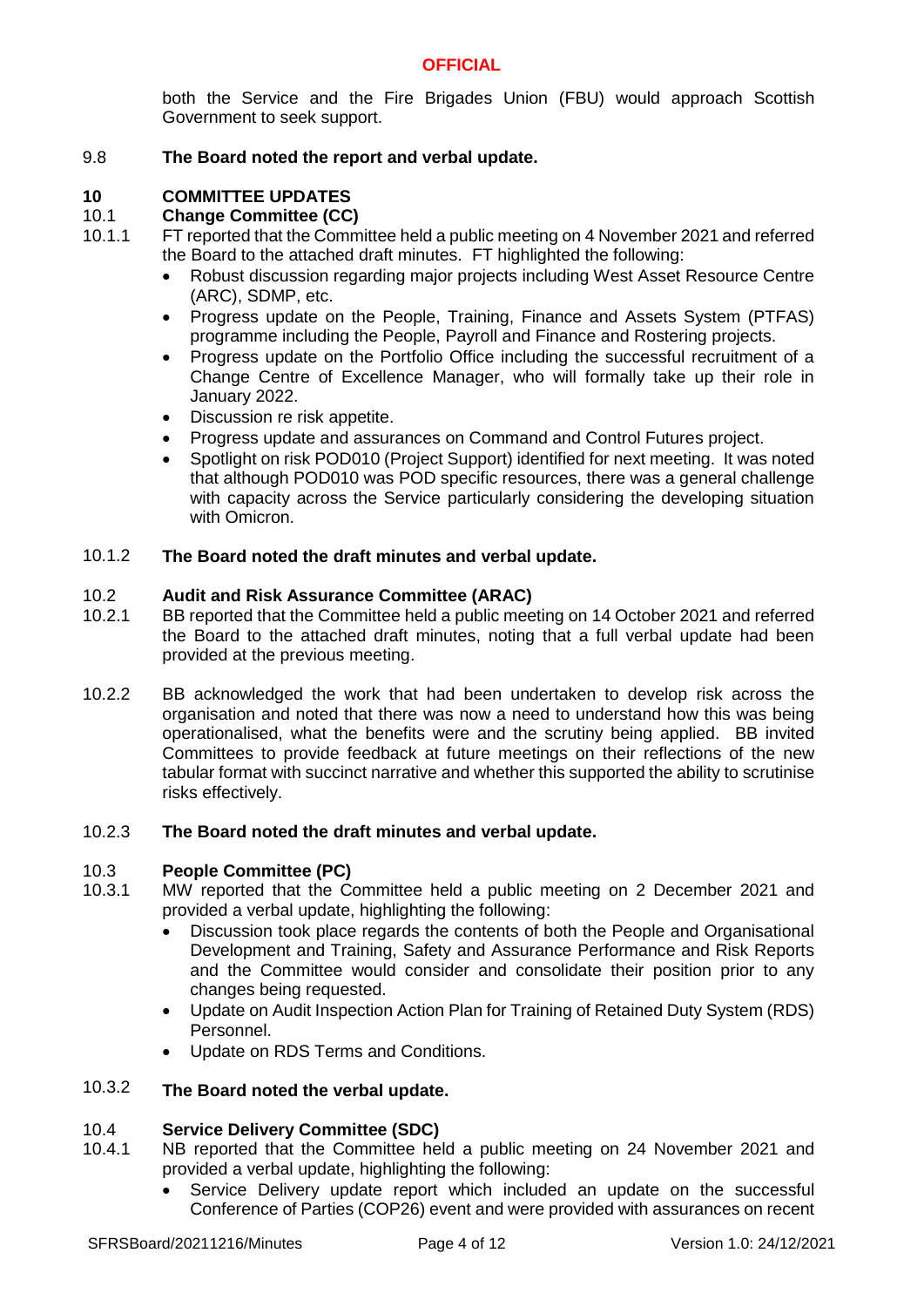issues and action taken within Operations Control. The recent attacks on firefighters during the bonfire period were highlighted and condemned by the Committee.

- Quarterly Performance Report included scrutiny of the live dashboard.
- HMFSI Action Plans and 2 closing reports were scrutinised.
- Update on Automatic Fire Alarms Consultation.
- Update on the clinical governance Memorandum of Understanding with Scottish Ambulance Service.
- New standing agenda item on climate change with the focus for this meeting being Climate Change Report and Preparedness for Flooding and Water Rescue Incidents. The focus for the next meeting would be wildfires.
- Welcomed Robert Scott, HMFSI to his first meeting as an attendee.
- Discussion re a potential future workshop to discuss benchmarking.
- 10.4.2 The Board noted the assurances provided following the successful delivery of the COP26 event. The Board recognised the outstanding efforts and high quality of work undertaken to ensure the event was successful.

#### 10.4.3 Grenfell Tower Fire Update

SS provided the Board with an update on the work undertaken by the Service in conjunction with relevant partners, following the Grenfell Tower fire tragedy in June 2017. The following key points were highlighted:

- Update Report 9 presented to the Committee, noting 8 actions remained outstanding. Of which, one action was on track for completion, 7 actions had been extended due to further testing/exercising being required and 8 actions have been closed.
- Since the meeting, further testing/exercises had taken place on 8 December 2021. New procedures and guidance would now be rolled out early 2022 with a detailed familiarisation period and further training events would be scheduled. Anticipated that the closing report would be presented to the next SDC meeting.
- Grenfell Phase 2 Enquiry has commenced. Scottish Government have established a Phase 2 Working Group, which the Service is represented on. Internally, the Service's Fires in Tall Buildings Working Group would be closely following the enquiry. Expectation that the Phase 2 enquiry would produce a broad range of recommendations.
- 10.4.4 SS briefed the Board on the successful and safe delivery of COP26, noting his pride in the hard work and efforts of the dedicated team and volunteers throughout the preparation and during the event itself. SS noted that the cost recovery process had commenced and a full evaluation, including lessons learnt, would be undertaken.

#### 10.4.5 **The Board noted the draft minutes and verbal updates.**

*(R Dunsire and M Waters joined the meeting at 1050 hrs)*

### **11 REDUCING UNWANTED FIRE ALARM SIGNALS: CONSULTATION RESULTS AND RECOMMENDATIONS FOR RESPONDING TO AUTOMATIC FIRE ALARMS**

- 11.1 SS presented a report to the Board which contained the results of the public consultation and sought approval of the recommendations as noted below:
	- That Option A is adopted as the preferred model for responding to Automatic Fire Alarms (AFA);
	- That the automatic exemption applied to hospitals is increased to a pre-determined attendance (PDA) of 2 appliances regardless of time of day and shall be subject to periodic review;
	- That implementation of the preferred option is delayed until April 2023, and
	- That the COVID-19 interim response to AFA's remains in place until go live of the preferred option.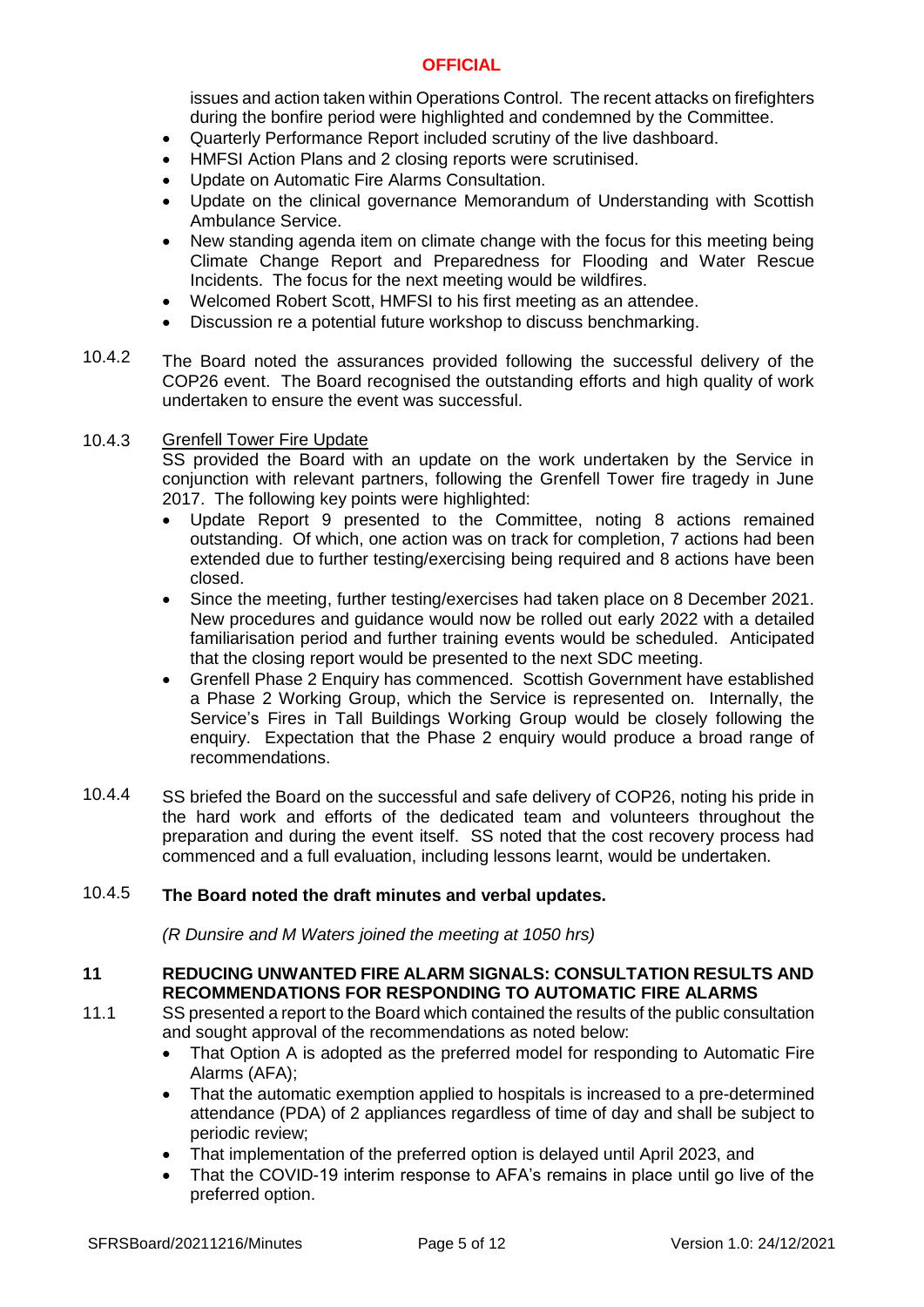- 11.2 SS reminded the Board that Unwanted Fire Alarm Signals (UFAS) averaged circa 29,000 calls per annum and resulted in over 57,000 blue light journeys. With approximately 97% of all AFAs being UFAS calls, the Service could reinvest this time to focus on additional preventative and training activities as well as other emergency responses.
- 11.3 The Board sought assurance that a generic national response would not adversely affect remote and rural communities and questioned to what extent was consideration given and assurance provided to these communities that their position had been understood. The Board also commented on the difference in risk perceptions across educational facilities due to the age ranges involved.
- 11.4 RD reminded the Board that the Equality Impact Assessment (EIA) contained a detailed section on the Scottish Islands impact and the engagement and consultation carried out by the Local Senior Officer (LSO). RD assured the Board that the Service were aware of the risks noting that it was minimal, although not insignificant, and a suite of measures to monitor and address the impact would be developed as part of the implementation plan.
- 11.5 The Board welcomed the 12-month delay which would provide the opportunity to raise awareness of dutyholders responsibilities, provide training and support.
- 11.6 With regard to sleeping risks properties, RD noted that an exhaustive list of exemption property types was contained within the Consultation report. RD confirmed that sheltered housing, student halls of residence and prisons were included within the exemption list. Any police stations with holding cells would be classed as a sleeping risk if this information was presented to Operations Control.
- 11.7 SS confirmed that recommendations arising from Rosepark Care Home incident have been taken into consideration and addressed in the proposals.
- 11.8 The Board sought clarification on the FBU's comment regarding not being formally consulted on the proposed arrangements. RD confirmed that the FBU have been fully appraised throughout the options appraisal process. As part of the options appraisal process, the FBU were invited and attended the Staff and Stakeholder Workshop in February 2021 which tested and evaluated the response options. Throughout the options appraisal process, Deputy Assistant Chief Officer Ali Perry continued to engage with the FBU on a regular 2-weekly basis to provide updates on progress. Following this Board meeting, the FBU would be informed of the Board's decision.
- 11.9 The Board noted Judicial Review was the most likely mechanism for challenge and sought assurance that the Service's decision making process had been robust. In his opinion, SS noted that the entire consultation and engagement process had been exemplary. MWa agreed and confirmed that the Service had undertaken a robust process, followed best practice, recognised impact of Covid, consulted as appropriate throughout the process and noted that feedback from the consultation had been used to refine the options presented today.
- 11.10 SS confirmed that Operations Control already call challenge AFAs, including premises with PDAs, and would always mobilise if there was any doubt.
- 11.11 The Board asked for an agreed review strategy including timelines to be developed. SS noted that review periods would be built into the implementation process. SS further noted that the Operational Assurance process would also be used to identify any issues. RD indicated that the quarterly NHS Fire Safety meetings would provide an opportunity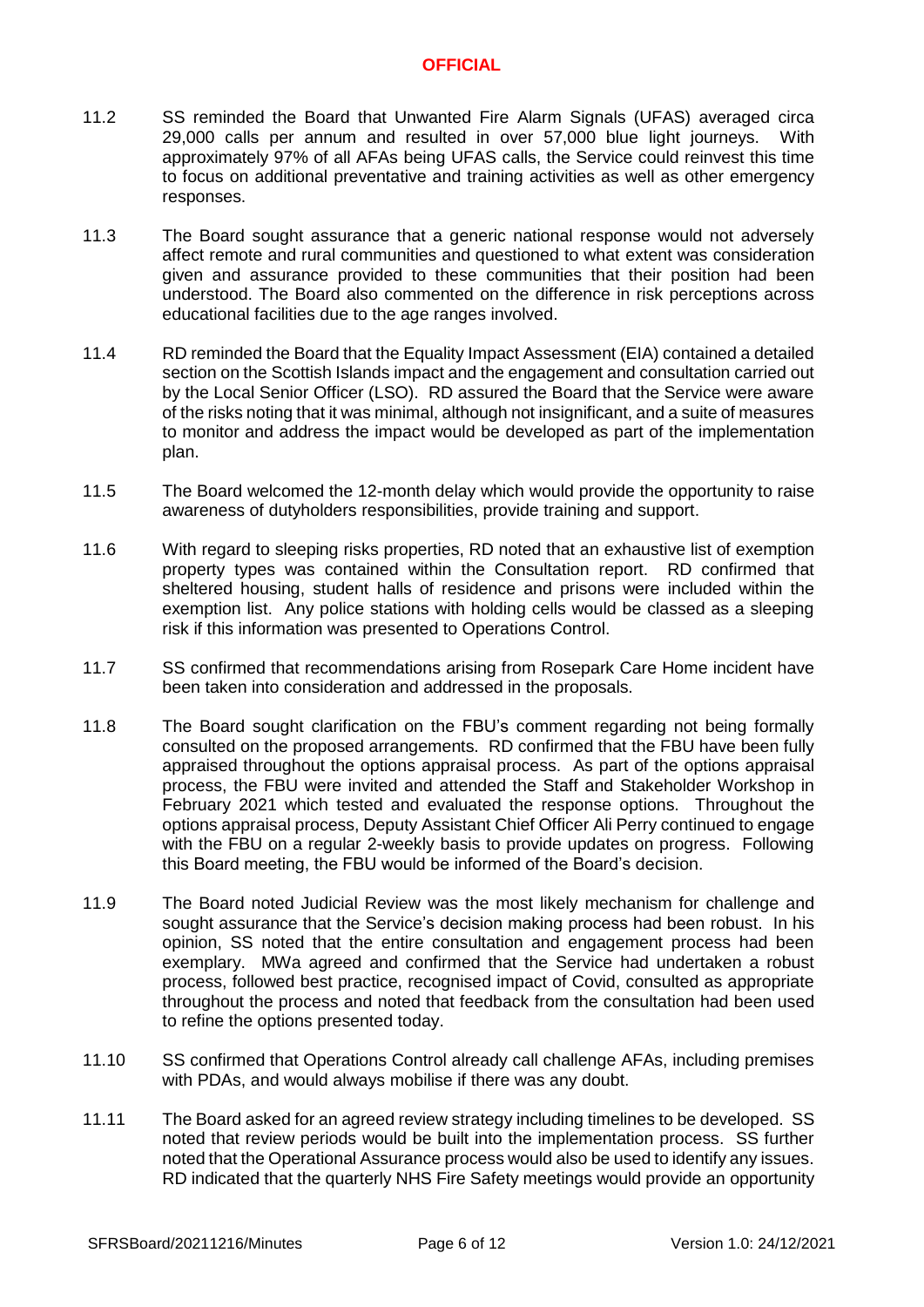to review and raise any issues. However, RD noted that it would be prudent to identify a formal review period would be identified.

- 11.12 The Board welcomed the clear presentation of dutyholder legal responsibilities within the report but noted the lack of awareness by dutyholders which had been highlighted through the consultation. SS agreed that the lack of awareness by dutyholders had been highlighted and advised that a high-profile campaign and guidance would be developed to raise awareness, educate and support dutyholders. SS also noted the need to raise awareness within the alarm reporting centres.
- 11.13 In regard to enhanced technology solutions, SS informed the Board that the Fire Safety Enforcement teams do encourage the adoption of technological solutions.
- 11.14 SS confirmed that the UFAS element was included within Systel's scope of procurement and build.
- 11.15 The Board noted that the potential savings would be reinvested into prevention and training, however, it was queried whether more strategic discussions would be appropriate to identify how this could be deployed. MB noted that one of the outcomes of the failed broadening the role exercise was the personnel's concern regarding capacity for training and being properly equipped to take on these roles. MB stated that this had been taken on as a strategic priority as firefighters undertaking an all risks and hazards approach to preventing/responding to active unintentional harm across Scotland was a priority within our Strategic Vision. MB noted that there were two aspects in terms of capacity, the first relating to being unsuccessful in upskilling firefighters for additional roles and the second relating to the successful negotiation and development of a compelling business case to seek funding to broaden the role. The business case would be presented to Scottish Government and would highlight the benefits and value to both the Service and the wider public sector.
- 11.16 The Board requested further analysis on the potential extra hours for firefighters and this would be circulated outwith the meeting.

**ACTION: SS**

11.17 SS agreed to the Implementation Plan, including timelines and milestones, would be provided to Service Delivery Committee when finalised.

**ACTION: SS**

11.18 **The Board approved the recommendations to adopt Option A as the preferred model, delay implementation to April 2023 and for the current Covid interim response to remain in the interim period.** 

*(Meeting broke at 1133 hrs and reconvened at 1145 hrs)*

### **12 GAELIC LANGUAGE PLAN 2022-2025**

- 12.1 LBa presented a report to the Board seeking approval for the  $2<sup>nd</sup>$  iteration of the SFRS Gaelic Language Plan (GLP) ahead of the public consultation (commencing mid-January 2022) in line with the Gaelic Language (Scotland) Act 2005. LBa highlighted the following:
	- Since the first iterations of the GLP, the Service undertook an Employee Survey and 98 respondents self-identified as having some Gaelic language skills ranging from basic greetings to fluent in speech, reading and writing.
	- Corporate Parenting Plan ensures that children and young people and care leavers with Gaelic, receive the same opportunities as those with other languages.
	- External funding provided by Bòrd na Gàidhlig enabled the Service to work in partnership with a leading Gaelic speaking trainer, to develop a suite of Gaelic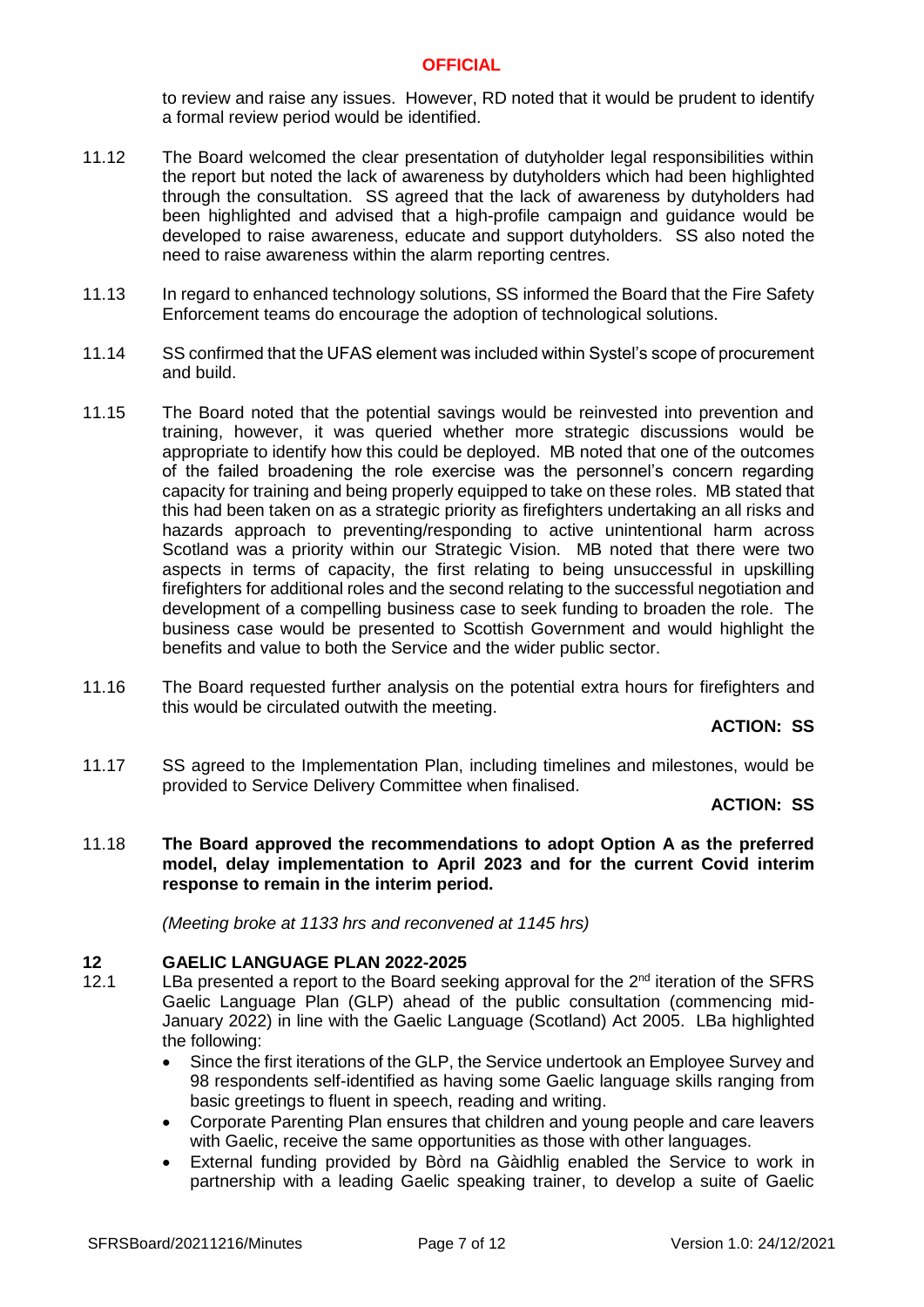Awareness modules. These awareness training modules had been extended to other emergency services and local authorities.

- UFAS public consultation was produced in both Gaelic and English with the aim to take this approach with future consultation.
- Bòrd na Gàidhlig have developed a set of standardised Corporate Service Aims and whilst implementing the  $2^{nd}$  GLP and to meet our statutory obligations, the SFRS must make a commitment to move beyond the initial first steps taken during our first plan.
- New key actions identified in the  $2<sup>nd</sup>$  GLP included reviewing processes for communicating in Gaelic, encourage Gaelic within the workplace, dual signage replacement, consideration of Gaelic skills within job profiles and all corporate publications to be produced in Gaelic and English.
- 12.2 The Board sought clarification on the learning outcomes from the Gaelic Awareness training, how was this training being promoted and was there anything further the Service could or should be considering. LBa reminded the Board that the Service were building on the previous GLP to embed activities and awareness into all decisionmaking processes. It was recognised that more could still be done. LBa confirmed that the training was to raise awareness only.
- 12.3 The Board commented on the important role the Service has in promoting the use of Gaelic for cultural and heritage purposes. It was noted that in some areas, Gaelic was the first and only language spoken within communities.
- 12.4 LBa informed the Board that the Service had been lobbied to replace all existing signage with dual signage (via normal replacement programme), publish public consultation in Gaelic and provide written correspondence in Gaelic when appropriate.
- 12.5 In regard to the public consultation, LBa confirmed that the consultation would inform the public of the Service's intentions, request feedback and seek agreement for the proposals.
- 12.6 LBa informed the Board that part of the promotion process to raise awareness, the Service would be inviting staff to broaden their view on Gaelic, encourage uptake on training both internally and externally available and promote more Gaelic speaking in Operations Control.
- 12.7 With regard to Operations Control, it was noted that some place names, or descriptions of locations, depend on a knowledge of Gaelic. LBa confirmed that the Service would continue to encourage control personnel to have an understanding of Gaelic . SS reminded the Board that the Service had use of the emergency translation services which could be used in operational delivery.
- 12.8 LBa noted that consideration would be given to funding a specific Gaelic language training programme.
- 12.9 The Board noted the variety of languages spoken across Scotland and queried whether consideration would be given to make similar adjustments. LBa reminded the Board that the Service were required to adhere to the legislation, which focused on the promotion of Gaelic heritage and cultural.
- 12.10 In conclusion, the differing views of the Board were noted, however, it was agreed that the consultation, except for one amendment, was approved for public consultation. The Board requested that reference to the Highland counties should be removed.

**ACTION: LBa**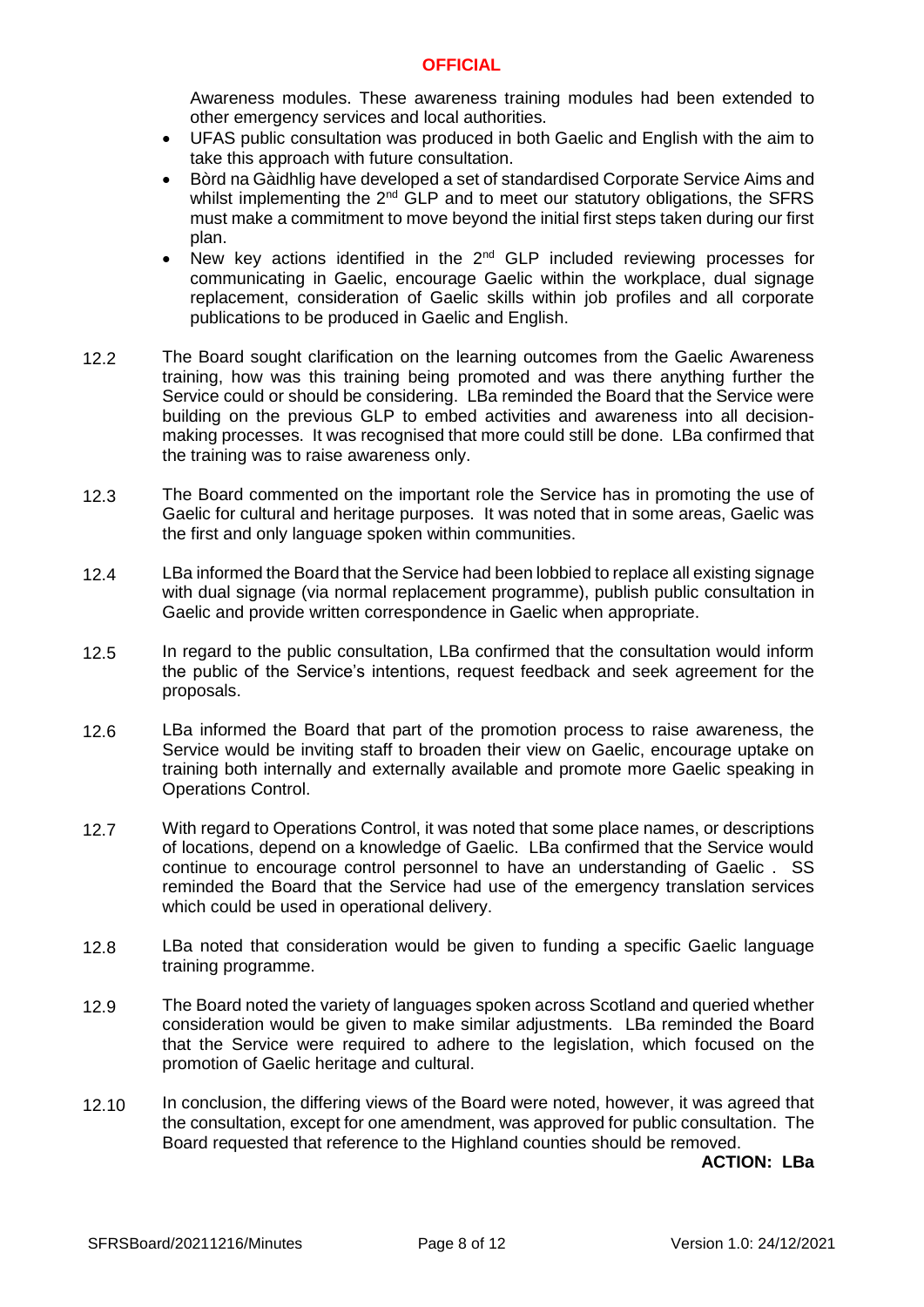## 12.11 **The Board approved the Gaelic Language Plan, subject to one amendment, and the proposed public consultation questionnaire.**

# **13 RESOURCE BUDGET MONITORING REPORT – OCTOBER 2021**

- 13.1 JT presented a report advising the Board of the resource budget position for the period ending 31 October 2021. JT outlined the analysis of the financial position and referred Members to Appendix A of the report, which identified the current resource position showing an underspend of £1.616million and a forecast year-end underspend of £0.290million. This forecast position was on the basis that additional funding would be received to support the Service's investment in COP26, Test & Protect and Emergency Services Mobile Communications Programme (ESMCP). Spend to date for these projects were (£0.920million). Subsequent to this report being issued, Scottish Government have confirmed that the Service would receive additional funding of £0.261million (Resource) and £0.112million (Capital) for ESMCP. Anticipated spend for COP26 event was less than forecast and this significantly reduces the risk around expenditure for this event. The following key points were highlighted:
	- Three budget virements during this period: Marauding Terrorist Attacks (MTA) training increased by £0.081mllion, Support Staff (ICT) budget increased by £0.059million and Cameron House fatal accident enquiry increased by £0.003million.
	- Key risks relate to overtime, recruitment, holiday pay/time off in lieu accruals and the ongoing impact of Covid.
	- Forecasted variations related to:
		- Wholetime costs forecasted overspend (£2.496million) due to pay offer, increased overtime and reduced recruitment rates. Strategic Leadership Team have recently approved accelerated recruitment plans.
		- Support Staff costs forecasted overspend (£0.091million) due to increased recruitment however, it is anticipated that this will be brought back into line by the end of the financial year.
		- Retained/Volunteer Duty System (RVDS) costs underspend (£1.940million) due to delay in harmonising terms and conditions and reduction in training activities.
		- Subsistence costs underspend (£0.311 million) due to Covid restrictions and localised training delivery.
		- Property costs underspend (£0.748million) due to reduction in rates and sale of legacy sites. Additional costs for remedial works relating to RAAC panels have been included in this forecast.
		- Transport costs underspend (£0.244million) due to the ongoing reduction in travel.
		- Third party payments overspend (£0.203million) due to the PTFAS programme being adjusted to resource budget. This allowed previous capital budget for PTFAS to be used to purchase powered rescue equipment.
- 13.2 The Board sought further clarification whether the forecasted overspend on Wholetime costs was temporary or a long-term issue. JT noted that the Service were anticipating being under the Target Operating Model (TOM) until August 2024 due to reduced recruitment and anticipated retiral rates, therefore this would be long term. Although the Service was currently under the TOM, the overtime costs have increased which attribute to the forecast overspend. As previously discussed, the Service have committed to resourcing the recovery activities and these have been factored in to the overall financial position. JT reminded the Board of the budgetary challenges facing the Service relating to Wholetime and RVDS costs to maintain business as usual activities.
- 13.3 The Board queried whether some of the measures introduced due to Covid would be adopted in the long term, ie reduced travel, etc. JT noted the aspirations not to automatically revert to previous practices and Digital First supported this approach. RH reminded the Board that the Recovery, Reset and Renew Programme would review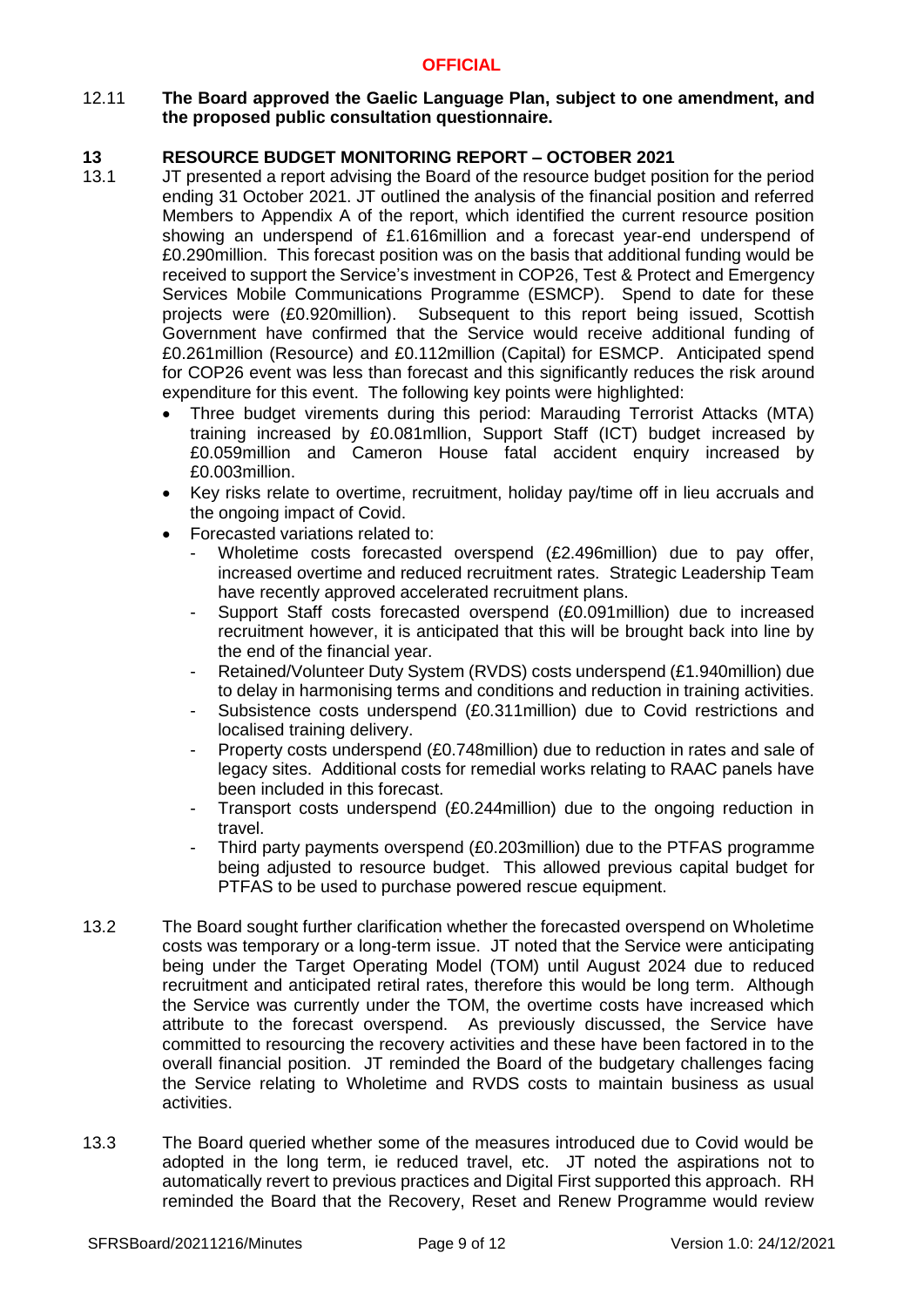and identify opportunities for the Service. A future Strategy Day session would be scheduled to provide a full update to the Board.

13.4 With reference to the Chief Officer's early comment regarding Scottish Government's 3-year Revenue Budget Framework, the Board asked whether this would provide the Service with more flexibility to manage budgets. JT noted that although the resource spending review and the potential multi year budget would be welcomed, the Service would still retain the inability to carry forward reserves.

### 13.5 **The Board scrutinised the resource budget position for the period ending 31 October 2021.**

# **14 CAPITAL MONITORING REPORT 2021/22 – 31 OCTOBER 2021**

- 14.1 JT presented a report advising the Board of the actual and committed expenditure against the 2021/22 capital budget position for the period ending 31 October 2021. It was anticipated that the revised budget of £40.322 million would be spent by the end of the financial year. The following key points were highlighted:
	- Excellent work by the Environmental Team who have secured another £1.5million funding from Transport Scotland for electric charging with the agreement that this would be carried forward into 2022/23.
	- Budget virements within October related to budget transfers from PTFAS project to ICT Network Infrastructure (£0.065million) and Operational Equipment (£0.635million) for the purchase of powered rescue equipment.
	- Progress update on the capital programme:
		- McDonald Road progressing well, station personnel have decanted back into the station, main contractor expected to be off site by 29 December 2021. Work to commence on the Museum in January 2022 and anticipated completion by March 2022.
		- Fire station development Potential hybrid model being considered for Uig (Isle of Lewis) Fire Station.
		- Minor works and dignified facilities This programme has been impacted by the damaged caused by Storm Arwen.
		- Fleet Some slippage with the delivery of chassis but overall positive position.
		- PPE & Equipment Various logistical issues but confident on the ability to deliver against the budget.
	- New risk relating to the asset condition and suitability of the estate has been added to the Strategic Risk Register.
- 14.2 With regard to the known risk relating to hydraulic rescue equipment (HRE), the Board sought assurance on what mitigations were in place. IM advised the Board that there were strict HRE protocols in place, as well as a servicing, maintenance and checking regime. IM noted that although this does not entirely mitigate the risk, confidence and reassurance could be taken from the heighted awareness and increased control measures.
- 14.3 The Board queried whether the CRIM and risk analysis was proving helpful given the earlier update on the estates. IM noted that he was actively working with the SDMP group to look at the 14 stations with RAAC panels, Uig Fire Station as well as other stations. IM further noted that opportunities were starting to arise with partner agencies in regard to shared services and this would be considered alongside the CRIM work. Additional engagement opportunities had been identified through Hubs and Scottish Futures Trust.
- 14.4 The Board acknowledged the efforts and commitment from all those involved in this complex McDonald Road Refurbishment project and expressed their gratitude to the station personnel, who continued to maintain operational delivery throughout the duration of the project. IM welcomed the Board's support and noted that a specific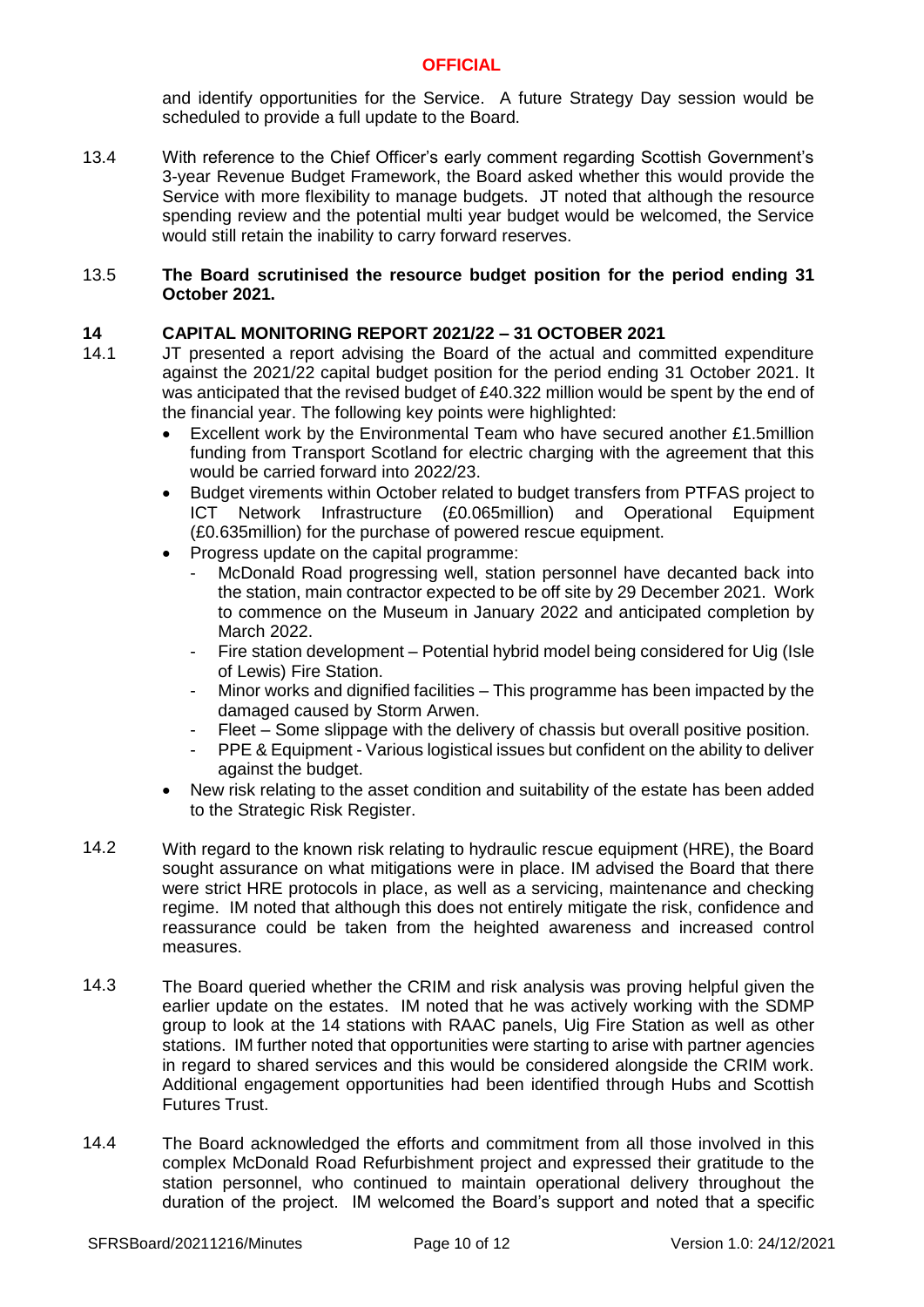Residents Open Day would be arranged to thank the local community for their patience and support during the project.

### 14.5 **The Board scrutinised the level of actual and committed expenditure for the period ending 31 October 2021.**

*(Meeting broke at 1125 hrs and reconvened 1140 hrs)*

# **15 COMBINED RISK AND PERFORMANCE Q2 2021/22 PROGRESS REPORT**

- 15.1 MMcA presented a report advising the Board of the quarterly progress made against the strategic outcomes and objectives. He noted that individual Committees undertake detailed scrutiny of performance and risk and this report presented a high-level overview to the Board. The following key points were highlighted:
	- Increased number of risks reporting Red, which is reflective of the more dynamic risk management across the Service. This has been subject to detailed discussion by the Audit and Risk Assurance Committee.
	- Review of Annual Operating Plan (AOP) noted good progress, however, this was prior to the escalating Omicron situation. The AOP would continue to be kept under review.
	- Within Quarter 2, key performance indicators have shown a return to normal patterns.
	- During a quality assurance process, an anomaly had been identified within the reporting of Fire Casualties data and processes have since been put in place to address this issue.
- 15.2 In regard to Objective 2.1 (Resources), MMcA reminded the Board of the ongoing work and recruitment within the Portfolio Office which should bring this objective back on track within Quarter 3.
- 15.3 MMcA advised the Board that the health and safety data relating to RIDDOR injuries, accidents and injuries, etc was unavailable at the time the report was prepared and would be included in future reports.
- 15.4 The Board commented on the 4 Very High risks and 5 High risks. MMcA advised that the Very High risks related to Covid and financial issues during the year. These were discussed at ARAC and it was recommended that the Service should actively highlight these risks as Red in an attempt to use a more dynamic understanding of risk management. The Board commented on the importance of transparency relating to the mitigations to reduce the impact of any risks. MMcA noted that it was the Committees' role to undertake detailed scrutiny of risk with a summary overview being presented to the Board for awareness.
- 15.5 It was noted that the high level risk analysis would now benefit from further explanation within the narrative of the report. From a governance perspective, it was important that the scrutiny and challenge, undertaken by Committees, should be captured within this performance report. The Committee updates at Board meeting also give an opportunity for any areas that have recently been spotlighted at Committee to be highlighted.
- 15.6 MMcA noted that a risk appetite session was scheduled for the next Strategy Day (27 January 2022).
- 15.7 RH confirmed that all High risks and mitigations were scrutinised and discussed at Board or Committee level but agreed that this detail was not necessarily captured within the summary report presented. RH advised the Board that a further review, with a focus on the contents, of the risk register and as part of our continuous improvement.

#### 15.8 **The Board scrutinised the Combined Risk and Performance Quarter 2 Progress**